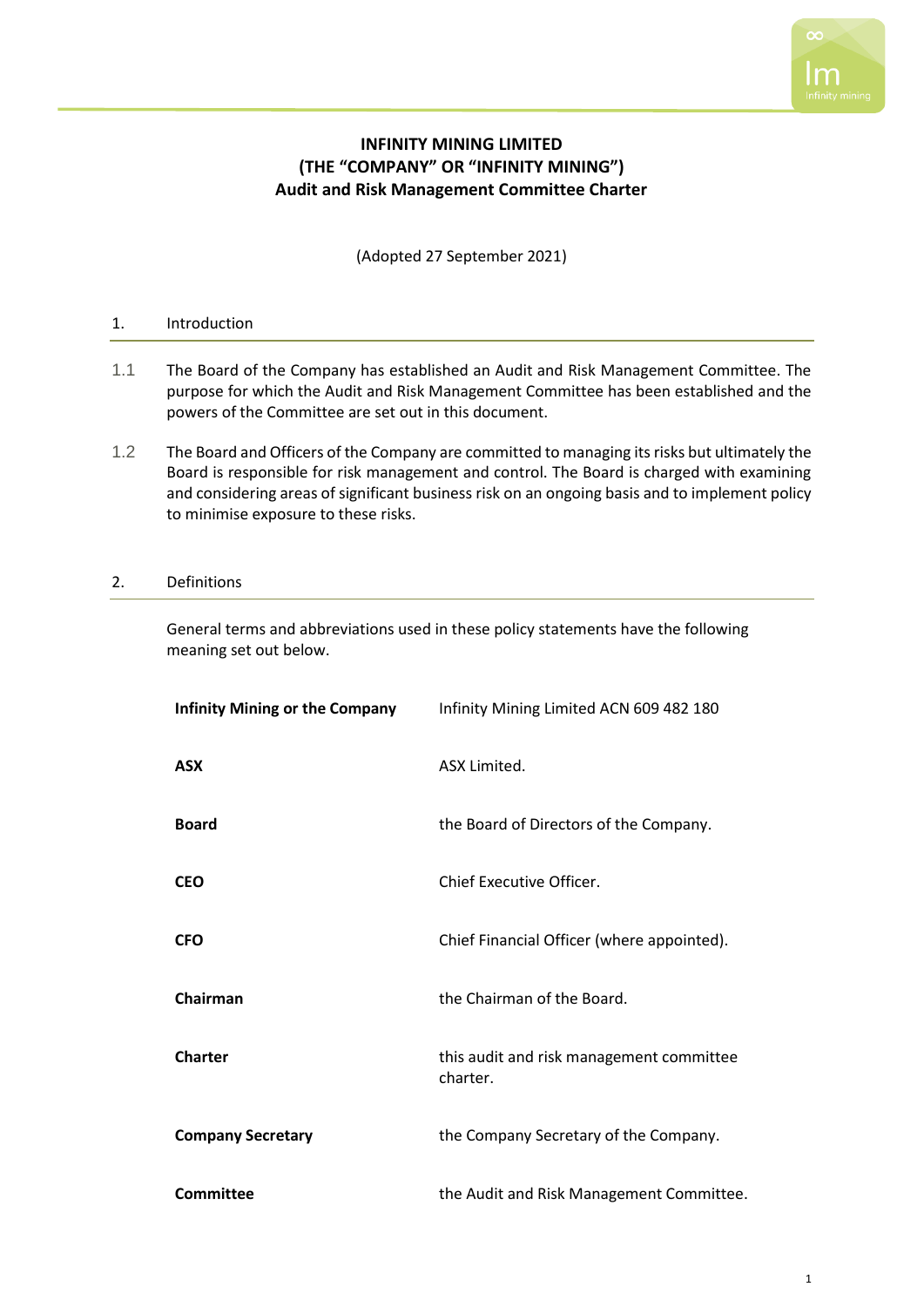

| <b>Corporations Act</b> | Corporations Act 2001 (Cth).       |
|-------------------------|------------------------------------|
| <b>Director</b>         | a Director of the Company.         |
| <b>Listing Rules</b>    | the Listing Rules of the ASX.      |
| <b>Officer</b>          | a senior executive of the Company. |

## 3. Role and Objectives

- 3.1 The primary role of the Committee is to monitor and review, on behalf of the Board, the effectiveness of the controlled environment of the Company. in the areas of operational and balance sheet risk, legal/regulatory compliance and financial reporting.
- 3.2 The overriding objective of the Committee is to provide an independent and objective review of financial and other information prepared by the Company, in particular that to be provided to members and/or filed with regulators, including:
	- (a) overseeing the Company's discharge of its responsibilities with respect to:
		- (i) the financial statements, financial report and annual report;
		- (ii) legal/regulatory compliance;
		- (iii) protection of capital; and
		- (iv) risk management systems.
	- (b) overseeing the Company's relationship with external auditors; and
	- (c) determining the independence of the external auditors and the policy for audit partner rotation.
- 3.3 The Committee is also responsible for the review of the Company's risk management program and to ensure that areas of risk have been identified and that the appropriate internal controls have been implemented and are operating efficiently in all material respects.
- 3.4 The Committee will meet and receive regular reports from its external auditors concerning matters that arise in connection with their audit. The Committee is also responsible for review of performance and nomination of the external auditors.

#### 4. Membership and Structure of the Committee

4.1 The Committee members are appointed, removed and/or replaced by the Board. The term of an appointment is to be determined by the Board.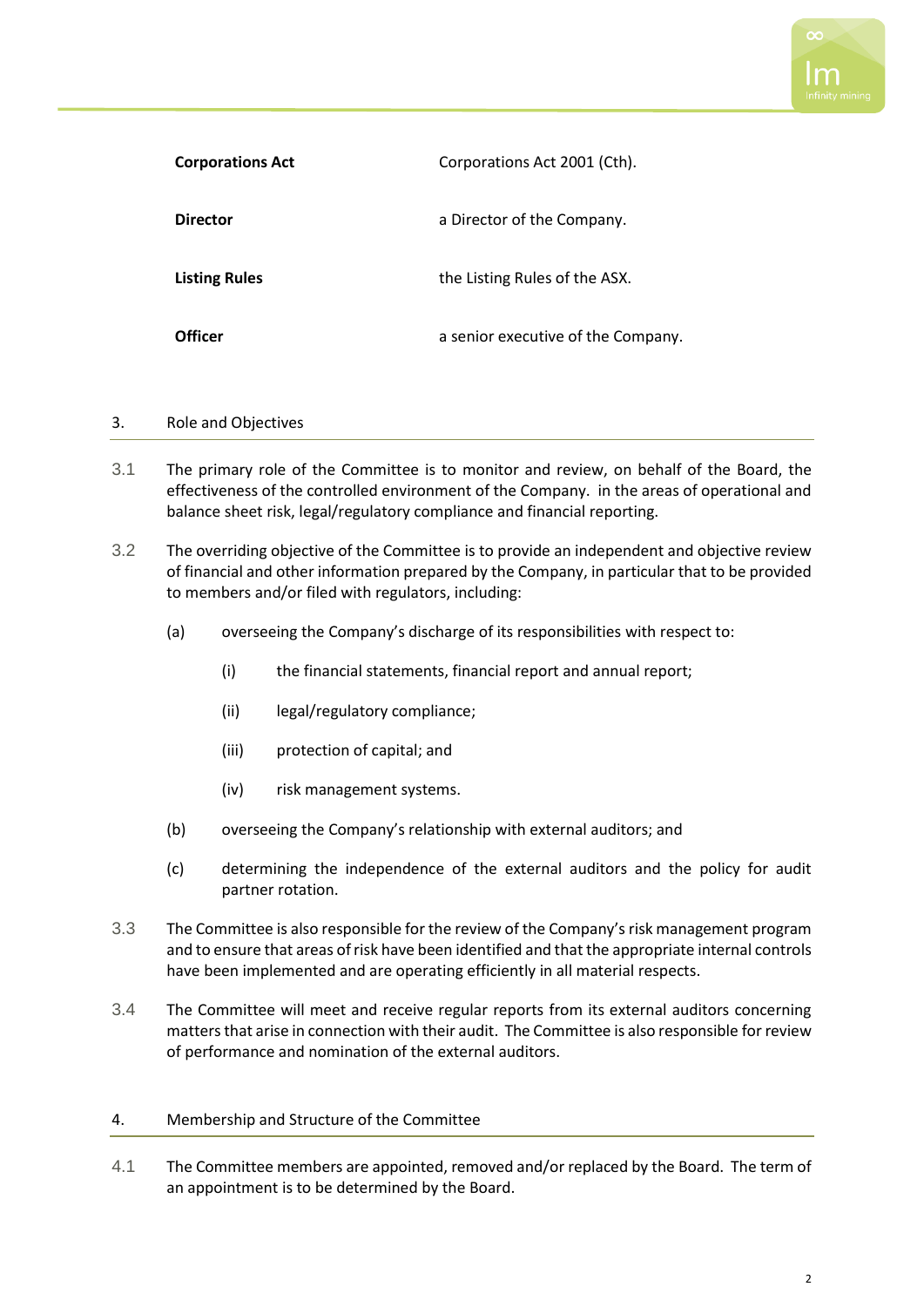

- 4.2 Unless otherwise determined by the Board, the Committee comprises only non-executive Directors and a minimum of three Directors. It is intended that a majority of the Committee at any time will be Independent Directors such that they are independent of management and free of any conflicts, business or other relationship that could materially interfere with – or could reasonably be perceived to interfere with – the exercise of their unfettered and independent judgement.
- 4.3 The chairperson should be an Independent Director and not the Chairman of the Board.
- 4.4 The Board will appoint the chairperson of the Committee.
- 4.5 Other non-executive Directors who are not Committee members may attend meetings of the Committee should they wish. The external auditors and other officers of the Company may attend meetings of the Committee by invitation. The CEO, CFO (or equivalent) and external auditors shall be given notice of all meetings and may be invited to attend.
- 4.6 All persons appointed to the Committee will be financially literate (able to read and understand financial statements) and have sufficient financial knowledge and understanding to allow them to discharge their responsibilities.
- 4.7 The Board will review the membership and charter of the Committee annually, in accordance with clause 8.
- 4.8 The Committee has the authority, within the scope of its responsibilities, to seek any information it requires from an employee or external party.
- 4.9 The Committee shall have direct access to Company's senior management. The Committee chairperson shall have the authority to directly seek independent, professional or other advisers as required for the Committee to carry out its responsibilities.

# 5. Administrative matters

- 5.1 It is intended that the Committee will meet at least two times each year, or as often as the Committee members deem necessary in order to fulfil their role and objectives set out in this Charter.
- 5.2 Except as set out in this Charter, the Committee is subject to the Board's general policy for engaging or seeking advice from financial and legal advisers.
- 5.3 The Company Secretary will attend all Committee meetings as minute secretary. All minutes of the Committee will be entered into a minute book maintained for that purpose and will be open at all times for inspection by any Director.

# 6. Reporting

6.1 It is intended that a report of the actions of the Committee and/or a copy of the minutes of the Committee meeting will be included in the Board papers for the Board meeting next following a meeting of the Committee.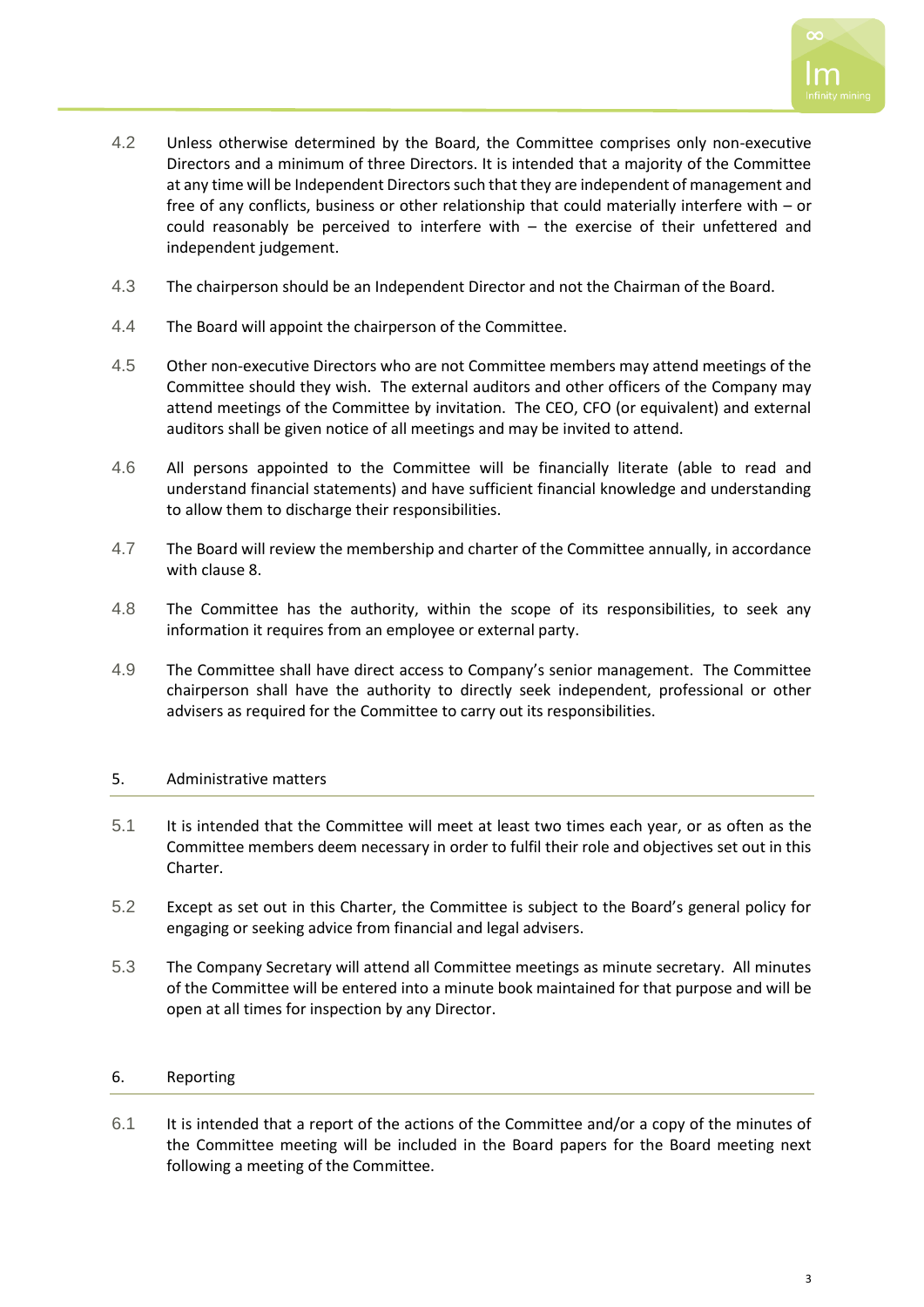

- 6.2 The chairperson will, if requested, provide a brief oral report as to any material matters arising out of the Committee meeting. All Directors may, within the Board meeting, request information of members of the Committee.
- 6.3 The Committee will conduct an annual self-appraisal of its performance with respect to the Charter.

## 7. Responsibilities and functions

#### 7.1 Overview

The Committee's key responsibilities and functions are to:

- (a) oversee the Company's relationship with the external auditor (including forming a policy on the provision of non-audit services and the rotation of external auditor personnel on a regular basis) and the external audit function generally;
- (b) oversee the adequacy of the control processes in place in relation to the preparation of financial statements and reports;
- (c) ensure that the financial reports comply with accounting and financial reporting standards, ASX and legal requirements;
- (d) oversee the adequacy of the Company's financial controls and systems;
- (e) oversee the process of identification and management of business, financial and commercial risks (other than credit and trading (financial market) risk); and
- (f) review and approve related party transactions.

#### 7.2 Audit

- (a) The Committee's specific function on audit is to review and report to the Board that:
	- (i) the system of control, which management has established, effectively safeguards the assets of the Company;
	- (ii) processes are in place such that accounting records are properly maintained in accordance with statutory requirements; and
	- (iii) processes exist to reasonably guarantee that financial information provided to investors and the Board is accurate and reliable.
- (b) The following are intended to form part of the normal procedures for the Committee's audit responsibility:
	- (i) recommending to the Board the appointment and removal of the external auditors and reviewing the terms of engagement;
	- (ii) approving the audit plan of the external auditors;
	- (iii) monitoring the effectiveness and independence of the external auditors;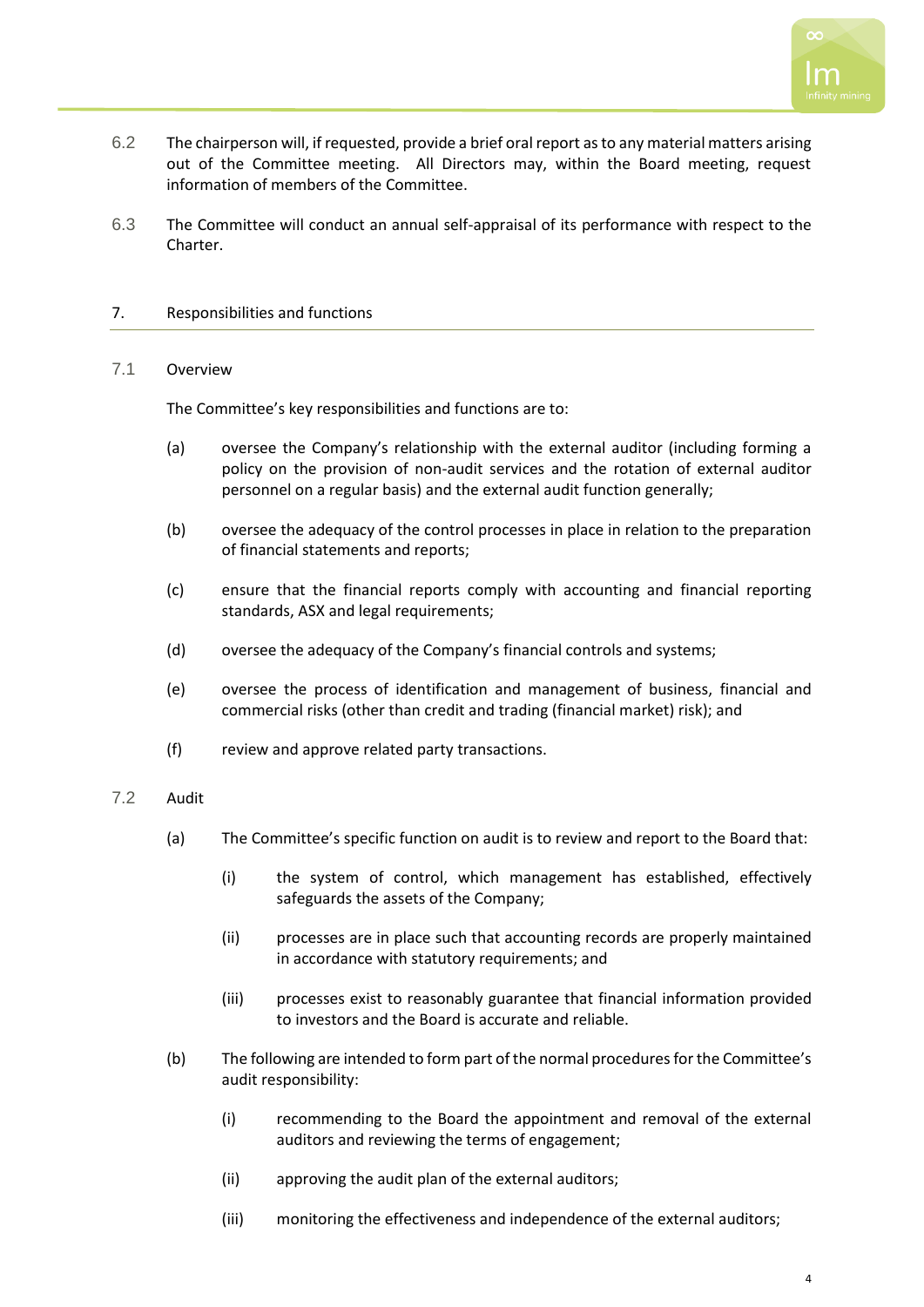

- (iv) obtaining assurances that the audit is conducted in accordance with the Auditing Standards and all other relevant accounting policies and standards;
- (v) providing recommendations to the Board as to the role of the internal auditor/internal audit function, if any;
- (vi) reviewing and appraising the quality of audits conducted by the Company's external auditors and confirming their respective authority and responsibilities;
- (vii) monitoring the relationship between management and the external auditors;
- (viii) evaluating the adequacy, effectiveness and appropriateness of the Company's administrative, operating and accounting control systems and policies;
- (ix) reviewing and evaluating controls and processes in place to ensure compliance with approved policies, controls, and with applicable accounting standards and other requirements relating to the preparation and presentation of financial results;
- (x) overseeing the Company's financial reporting and disclosure processes and the outputs of that process;
- (xi) determining the reliability, integrity and effectiveness of accounting policies and financial reporting and disclosure practices;
- (xii) reviewing (in consultation with management and external auditors) the appropriateness of the accounting principles adopted by management in the composition and presentation of financial reports and approving all significant accounting policy changes.
- 7.3 Appointment of External Auditors
	- (a) An external audit partner is to be permanently engaged by the Company to provide shareholder and investor confidence in the integrity of the Company's financial reports. The Company requires the external audit partner to maintain independence from the Company in accordance with the Corporations Act and this Charter.
	- (b) Each year, the Company and the auditors should document the terms of engagement and present them to the Audit Committee for approval. Terms of engagement must include:
		- (i) confirmation of the audit firm's continuing independence and the continuing independence of the senior audit partner;
		- (ii) a requirement for the audit partner to be present at the Annual General Meeting for the purpose of answering shareholder questions about the conduct of the audit and the preparation and content of the auditor's report. The agenda for the Annual General Meeting must include provisions for questioning the auditor;
		- (iii) ready access of the audit partner to the Committee through the chairperson of the Committee;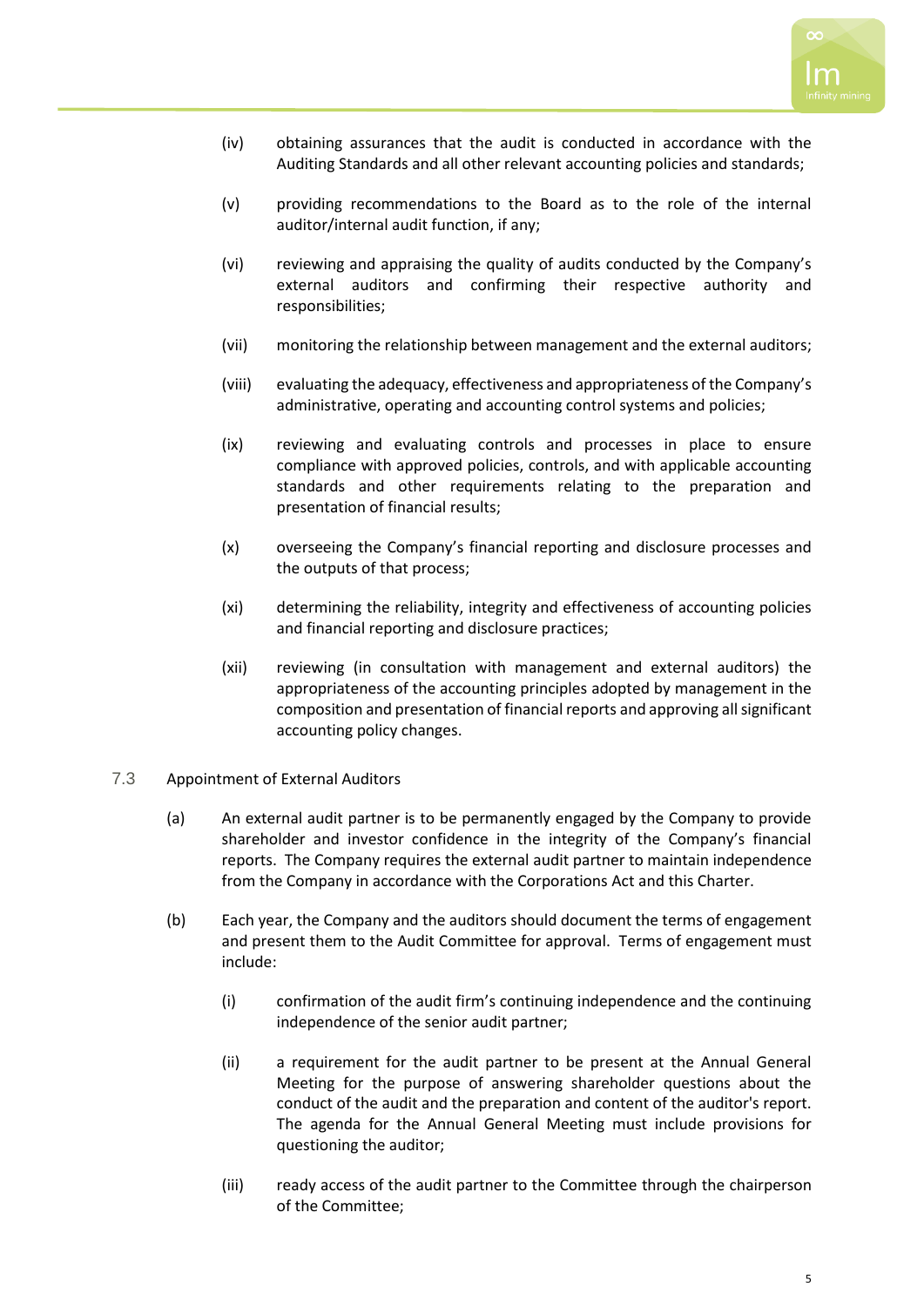

- (iv) a requirement for the auditor to provide the Committee a full and complete report on the audit with a copy presented to management.
- (c) On the completion of the year end audit, the Committee is to receive a copy of the audit closing report which clearly documents any potential issues in the financial statements. The Committee must be satisfied that the decision not to adjust any errors identified by the auditors would not materially impact the financial statements.
- 7.4 Risk and Compliance
	- (a) The Committee's specific function with respect to risk management is to review and report to the Board that:
		- (i) the Company's ongoing risk management program effectively identifies all areas of potential risk;
		- (ii) adequate policies and procedures have been designed and implemented to manage identified risks; and
		- (iii) proper remedial action is undertaken to redress areas of weakness.
	- (b) The following are intended to form part of the normal procedures for the Committee's risk responsibility:
		- (i) evaluating the adequacy and effectiveness of the management reporting and control systems used to monitor adherence to policies and guidelines and limits approved by the Board for management of balance sheet risks;
		- (ii) evaluating the adequacy and effectiveness of the Company's financial and operational risk management control systems by reviewing risk registers and reports from management and external auditors;
		- (iii) evaluating the structure and adequacy of the Company's own insurances on an annual basis;
		- (iv) reviewing and making recommendations on the strategic direction, objectives and effectiveness of the Company's financial and operational risk management policies;
		- (v) overseeing the establishment and maintenance of processes to ensure that there is:
			- (A) an adequate system of internal control, management of business risks and safeguard of assets; and
			- (B) a review of internal control systems and the operational effectiveness of the policies and procedures related to risk and control;
		- (vi) evaluating the Company's exposure to fraud and overseeing investigations of allegations of fraud or malfeasance;
		- (vii) reviewing the Company's main corporate governance practices for completeness and accuracy;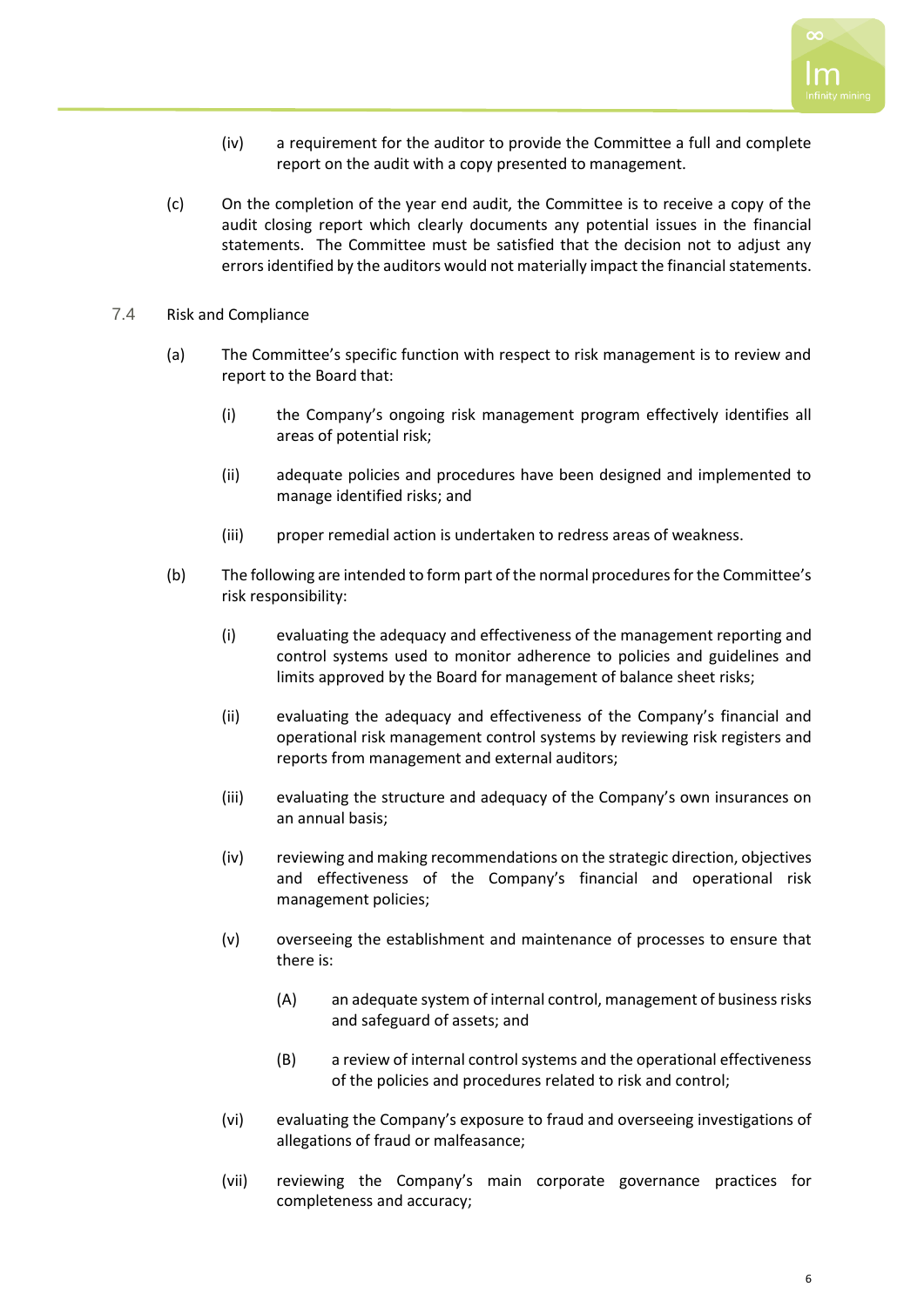

- (viii) overseeing the proper evaluation of the adequacy and effectiveness of the Company 's legal compliance control systems; and
- (ix) reviewing and approving all transactions in which the Company is a participant and in which any parties related to the Company, including its executive officers, Directors, beneficial owners of more than 5% of the Company's shares, immediate family members of the foregoing persons and any other persons whom the Board determines may be considered related parties of the company, has or will have a direct or indirect material interest.
- (c) The Committee will only approve those related party transactions that are determined to be in, or are not inconsistent with, the best interests of the Company and its shareholders, after taking into account all available facts and circumstances as the Committee determines in good faith to be necessary. Transactions with related parties will also be subject to shareholder approval to the extent required by the Listing Rules.

## 8. Review

The Board will, at least once in each year:

- (a) review the membership and Charter of the Committee to determine its adequacy for current circumstances. The Board must disclose whether such a review has in fact taken place. Where necessary, the Board, upon the recommendation of the Committee, may by resolution, alter the responsibilities, functions or membership of the Committee. The Committee may also recommend to the Board the formal adoption of the revised charter for future operations of the Committee; and
- (b) oversee the preparation of any report or other disclosures to be included in the Company's annual report or other communications to shareholders relating to the external auditors and the Company's financial statements.

#### 9. Risk Profile & Management of Risks

- 9.1 Risk is an inherent part of the business that the Company is involved in. the Company is in a highly competitive market sector.
- 9.2 the Company regards business risks as threats to the achievement of the Company's objectives and goals and to the successful execution of its strategies.

#### 10. Risk Oversight

#### 10.1 General Risks

- (a) The Committee reviews and the Board will approve:
	- (i) the Company's risk management strategy and policies;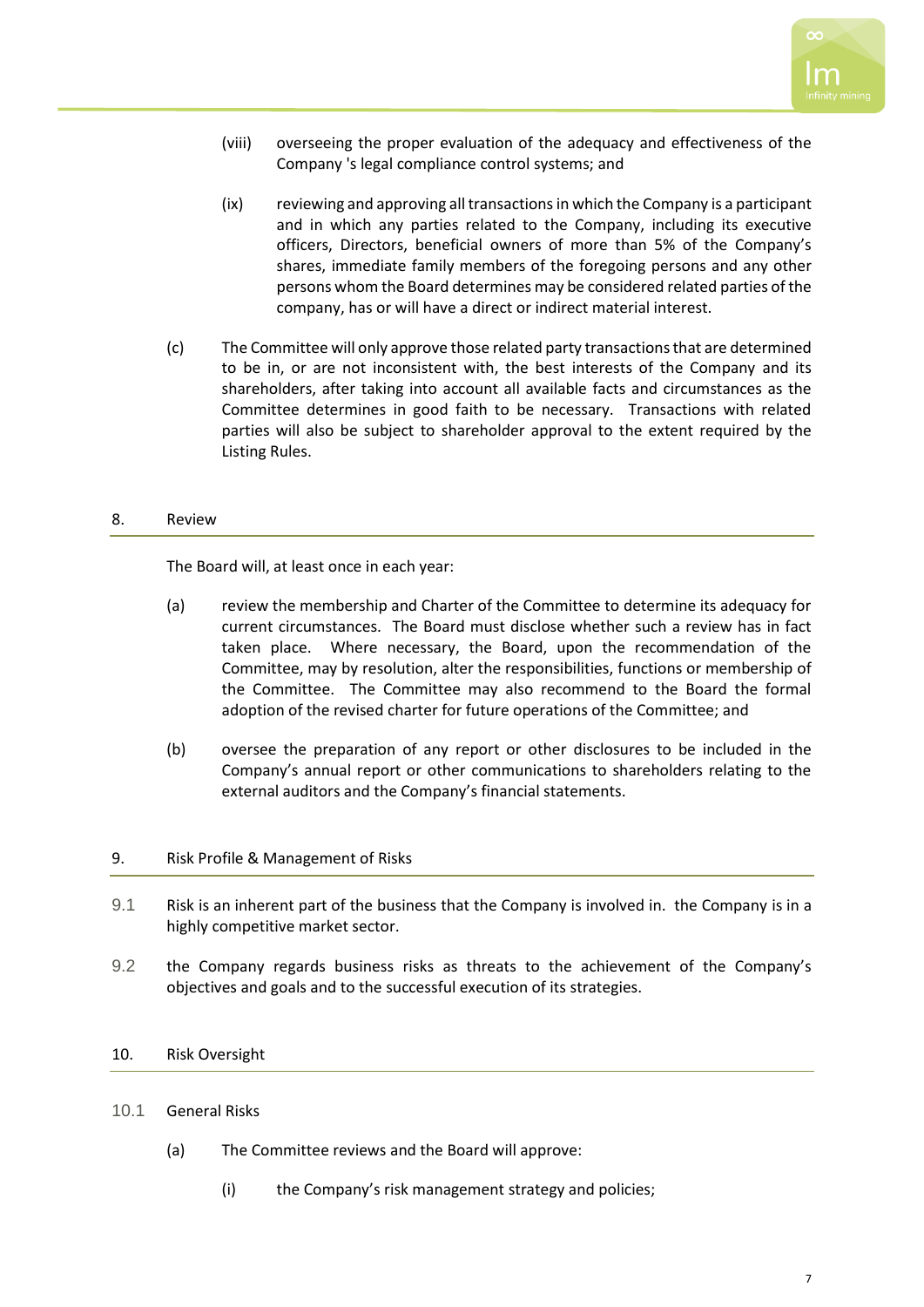

- (ii) the Company 's risk management framework, including key policies and procedures, including any changes to the risk management framework or any key risk policies and procedures; and
- (iii) Compliance with the endorsed risk management framework through monthly reporting to the Board.
- (b) Authority may be delegated to management where appropriate.

## 10.2 Business risks

The Committee will regularly review business risks applicable to the business and ongoing operations. Additionally, the Committee considers risk profiles as part of the annual strategy review and budget planning review. As part of the monitoring process, the Committee is provided with management reports, documenting as applicable:

- (a) Reports on exposures, non-compliance with key policies and general effectiveness of risk management systems, when necessary;
- (b) Results of independent reviews of the control environment, if and when conducted;
- (c) Other information considered appropriate.

## 10.3 Reporting

The Committee will provide the Board with quarterly reports on progress in addressing the risks. The reports detail the effectiveness of the risk management program and identify and address material business risks such as technological, strategic, business, operational, financial, human resources and legal/regulatory risks.

#### 11. Compliance & Control / Assessment of Effectiveness

- 11.1 The Board has delegated certain activities to the Committee, namely those of a primarily financial nature.
- 11.2 The Committee reviews and reports to the Board on matters including:
	- (a) the integrity of the Company's financial and external reporting;
	- (b) the external auditors' selection, scope and independence; and
	- (c) the effectiveness and adequacy of management information and internal control structures.
- 11.3 The Committee has the right to appoint external professional advisers to carry out regular investigations into control mechanisms and report their findings, including recommendations for improvement to controls, processes and procedures, to the Committee.
- 11.4 The Committee also plays a key role for the Board in overseeing management's application of the ASX Corporate Governance Council Guidelines in respect of financial reporting and risk oversight.